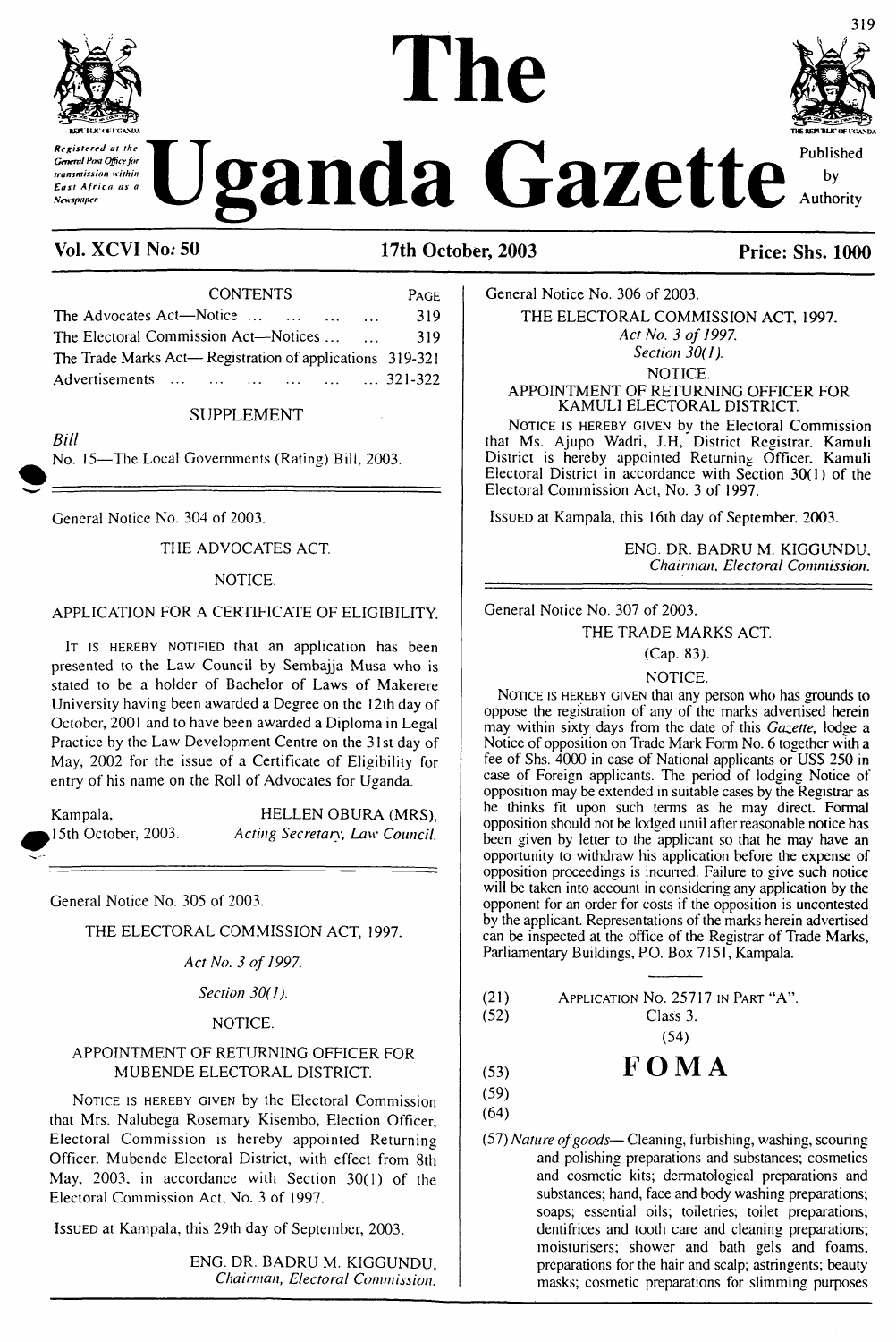$\frac{1}{2}$ 

and for skin care; depilatories; eye make-up; eyebrow pencils; eyelashes; false finger nails; hair colorants; hair dyes; hair sprays; lipsticks; make-up preparations; ; mascara; nail polishes and varnishes and nail-care preparations; pomade; sun-tanning preparations; shaving preparations and after-shave lotions; antiperspirants; bath salts; preparations for cleaning dentures; deodorants; eau de cologne; perfumes; toilet water; non-medicated mouth washes; talcum powder; tissues impregnated with toilet preparations and/or perfumes and/or non-medicated preparations for personal use and/or cleaning preparations and/or with cosmetics; wet wipes; shampoos and hair conditioners; adhesives for cosmetic purposes; detergents in powder, bar or liquid form; detergent compositions; detergent rinse aid products for use in dishwashing machines; fumigating preparations; bleaching preparations laundry and dry-cleaning preparations; stain removers; antistatic preparations colour brightening and colour removing preparations; cotton wool; cotton wool buds; potpourris; rust removers; toiletry swabs and sticks; decorative transfers for cosmetic purposes; windscreen cleaning preparations; tooth pastes; tooth powders and tooth whiteners.

(73) *Name ofapplicant*— SDL Limited.

- (77) *Address—* Plot No. 29, Simba Road, Gofuchini, Mwanzenge Industrial Area, Tanga. Tanzania.
- (74) C/o. M/s Sengendo & Co. Advocates, P.O. Box 6914, Kampala.
- (22) *Date offiling application—* 23rd May, 2003.
- (21) APPLICATION NO. 25719 IN PART "A".<br>  $(52)$  Class 3.

Class 3. (54)

# **FOMA DAZ**

- (53) (59)
- (64)
- (57) *Nature ofgoods—*Cleaning, furbishing, washing, scouring and polishing preparations and substances; cosmetics and cosmetic kits; dermatological preparations and substances; hand, face and body washing preparations; soaps; essential oils; toiletries; toilet preparations; dentifrices and tooth care and cleaning preparations; moisturisers; shower and bath gels and foams, preparations for the hair and scalp; astringents; beauty masks; cosmetic preparations for slimming purposes and for skin care; depilatories; eye make-up; eyebrow pencils; eyelashes; false finger nails; hair colorants; hair dyes; hair sprays; lipsticks; make-up preparations; mascara; nail polishes and varnishes and nail-care preparations; pomade; sun-tanning preparations; shaving preparations and after-shave lotions; antiperspirants; bath salts; preparations for cleaning dentures; deodorants; eau de cologne; perfumes; toilet water; non-medicated mouth washes; talcum powder; tissues impregnated with toilet preparations and/or perfumes and/or non-medicated preparations for personal use and/or cleaning preparations and/or with cosmetics; wet wipes; shampoos and hair conditioners; adhesives for cosmetic purposes; detergents in powder, bar or liquid form; detergent compositions; detergent rinse aid products for use in dishwashing machines; fumigating preparations; bleaching preparations laundry and dry-cleaning preparations; stain removers; antistatic preparations; colour brightening and colour removing preparations; cotton wool; cotton wool buds;

potpourris; rust removers; toiletry swabs and sticks; decorative transfers for cosmetic purposes; windscreen cleaning preparations; tooth pastes; tooth powders and tooth whiteners.

- (73) *Name ofapplicant-* SDL Limited.
- (77) *Address—* Plot No. 29, Simba Road, Gofuchini, Mwanzenge Industrial Area, Tanga, Tanzania.
- (74) C/o. M/s Sengendo & Co. Advocates, P.O. Box 6914, Kampala.
- (22) *Date offiling application—* 23rd May, 2003.
- (21) Application No. 25718 in Part "A".

(52) Class 3.

(54)

# (53) **FOMA GOLD**

(59) (64)

- (57) *Nature ofgoods—* Cleaning, furbishing, washing, scouring and polishing preparations and substances; cosmetics and cosmetic kits; dermatological preparations and substances; hand, face and body washing preparations; soaps; essential oils; toiletries; toilet preparations; dentifrices and tooth care and cleaning preparations; moisturisers; shower and bath gels and foams, preparations for the hair and scalp; astringents; beauty masks; cosmetic preparations for slimming putposes and for skin care; depilatories; eye make-up; eyebrowpencils; eyelashes; false finger nails; hair colorants; hair dyes; hair sprays; lipsticks; make-up preparations; mascara; nail polishes and varnishes and nail-care preparations; pomade; sun-tanning preparations; shaving preparations and after-shave lotions; antiperspirants; bath salts; preparations for cleaning dentures; deodorants; eau de cologne; perfumes; toilet water; non-medicated mouth washes; talcum powder; tissues impregnated with toilet preparations and/or perfumes and/or non-medicated preparations for personal use and/or cleaning preparations and/or with cosmetics; wet wipes; shampoos and hair conditioners; adhesives for cosmetic purposes; detergents in powder, bar or liquid form; detergent compositions; detergent rinse aid products for use in dishwashing machines, $*$ fumigating preparations; bleaching preparations laundry and dry-cleaning preparations; stain removers; antistatic preparations; colour brightening and colour removing preparations; cotton wool; cotton wool buds; potpourris; rust removers; toiletry swabs and sticks; decorative transfers for cosmetic purposes; windscreen cleaning preparations; tooth pastes; tooth powders and tooth whiteners.
- (73) *Name ofapplicant—* SDL Limited.
- (77) *Address—* Plot No. 29, Simba Road, Gofuchini, Mwanzenge Industrial Area, Tanga, Tanzania.
- (74) C/o. M/s Sengendo & Co. Advocates, P.O. Box 6914, Kampala.
- (22) *Date offiling application—* 23rd May, 2003.
- (21) Application No. 25720 in Part "A".

Class 3. 
$$
(54)
$$

$$
\mathbf{A} \overset{\mathbf{(34)}}{\mathbf{H}} \mathbf{A}
$$

$$
\begin{array}{c}\n(53) \\
(52)\n\end{array}
$$

(59) (64)

(52)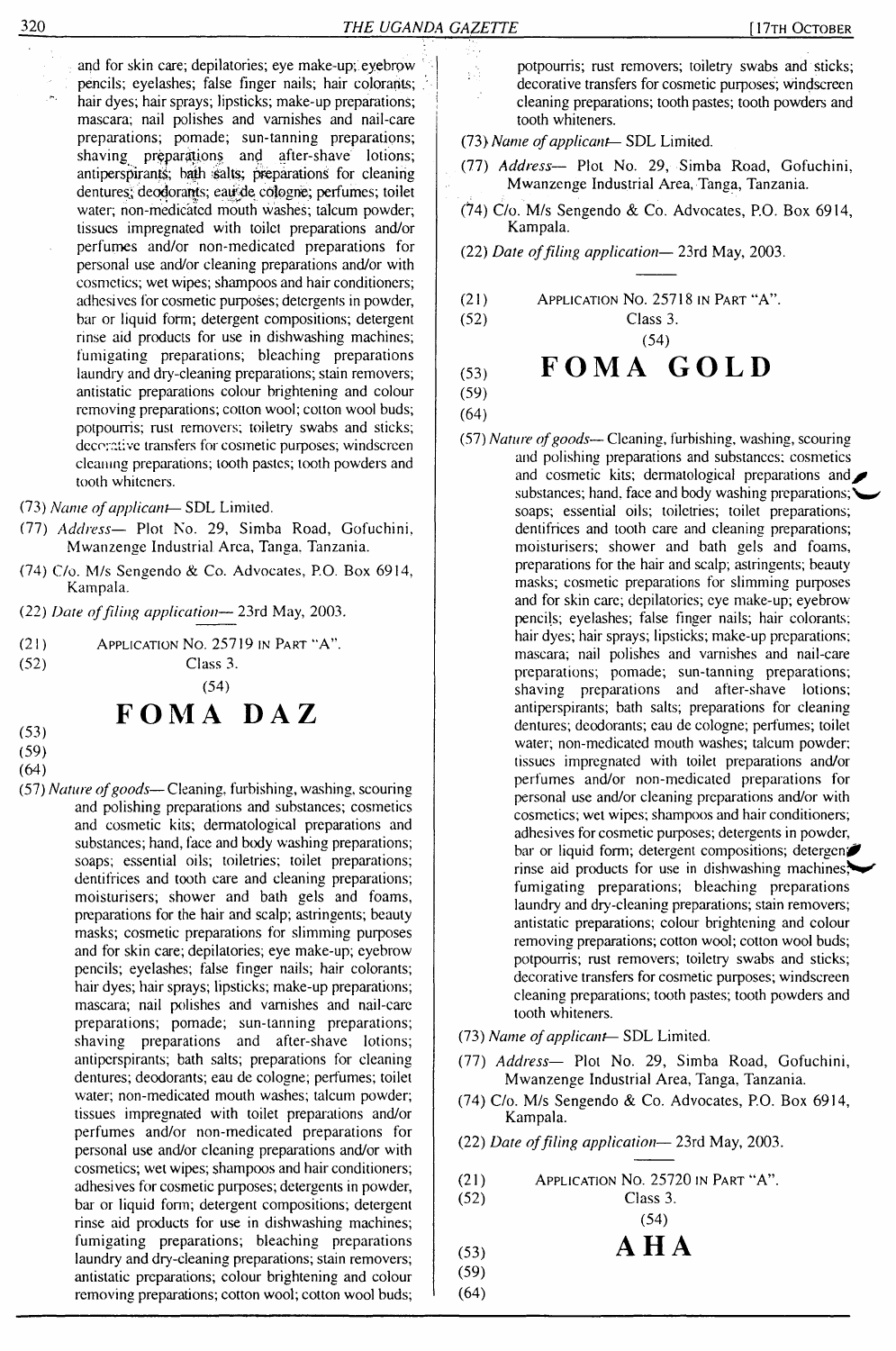(57) *Nature ofgoods—* Cleaning, furbishing, washing, scouring and polishing preparations and substances; cosmetics and cosmetic kits; dermatological preparations and substances; hand, face and body washing preparations; soaps; essential oils; toiletries; toilet preparations; dentifrices and tooth care and cleaning preparations; moisturisers; shower and bath gels and foams, preparations for the hair and scalp; astringents; beauty masks; cosmetic preparations for slimming purposes and for skin care; depilatories; eye make-up; eyebrow pencils; eyelashes; false finger nails; hair colorants; hair dyes; hair sprays; lipsticks; make-up preparations; mascara; nail polishes and varnishes and nail-care preparations; pomade; sun-tanning preparations; shaving preparations and after-shave lotions; antiperspirants; bath salts; preparations for cleaning dentures; deodorants; eau de cologne; perfumes; toilet water; non-medicated mouth washes; talcum powder; tissues impregnated with toilet preparations and/or perfumes and/or non-medicated preparations for personal use and/or cleaning preparations and/or with cosmetics; wet wipes; shampoos and hair conditioners; adhesives for cosmetic purposes; detergents in powder, bar or liquid form; detergent compositions; detergent rinse aid products for use in dishwashing machines; fumigating preparations; bleaching preparations laundry and dry-cleaning preparations; stain removers; antistatic preparations; colour brightening and colour removing preparations; cotton wool; cotton wool buds; potpourris; rust removers; toiletry swabs and sticks; decorative transfers for cosmetic purposes; windscreen cleaning preparations; tooth pastes; tooth powders and tooth whiteners.

(73) *Name ofapplicant*— SDL Limited.

- (77) *Address—* Plot No. 29, Simba Road. Gofuchini, Mwanzenge Industrial Area. Tanga. Tanzania.
- (74) C/o. M/s Sengendo & Co. Advocates. P.O. Box 6914, Kampala.
- (22) *Date offiling application—* 23rd May, 2003.

(2<sup>1</sup>) Application No. 25680 in <sup>P</sup>art "A".

(52) Class 4.

(54)

# $V$  **U M A**

- (59)
- (64)
- (57) *Nature of goods—* Industrial oils and greases; lubricants; dust absorbing, wetting and binding compositions; fuels (including motor spirit) and illuminants; candles, wicks.
- (73) *Name ofapplicant* Pegasus Energy Limited.
- (77) *Address—* 7th Floor, Happy World House, Sir William Newton Street, Port Louis, Mauritius.
- 74) C/o. M/s Sengendo & Co. Advocates, P.O. Box 6914, Kampala.
- 22) *Date offiling application—* 6th May, 2003.

Kampala, 13th August, 2003. FIONA BAYIGA, *Assistant Registrar ofTrade Marks.*

# **ADVERTISEMENTS**

### THE REGISTRATION OF TITLES ACT. 1964.

(Cap. 205).

NOTICE.

# ISSUE OF SPECIAL CERTIFICATE OF TITLE.

Kyaggwe Block 378 Plot 5, Area 74.9 Hectares at Bulutwe.

NOTICE IS HEREBY GIVEN that after the expiration of one month from the publication hereof, I intend to issue in the names of Julieri Ndagire Nakawunde of Rubaga Kyadondo. a special Certificate of Title under the above Block and Plot, the Certificate of Title which was originally issued having been lost.

Mukono, OPIO ROBERT. 29th September, 2003. *for ChiefRegistrar of Titles.*

#### THE REGISTRATION OF TITLES ACT, 1964. (Cap. 205). NOTICE.

#### ISSUE OF SPECIAL CERTIFICATE OF TITLE.

Kyadondo Block 264 Plot 228, Area 0.07 Hectares at Mutundwc.

NOTICE IS HEREBY GIVEN that after the expiration of one month from the publication hereof, <sup>I</sup> intend to issue in the names of Vicent Sendawula of P.O. Box 7064. Kampala, a special Certificate of Title under the above Block and Plot. the Certificate of Title which was originally issued having been lost.

| Kampala,           | OPIO ROBERT.                   |
|--------------------|--------------------------------|
| 22nd August, 2003. | for Chief Registrar of Titles. |

THE REGISTRATION OF TITLES ACT. 1964.

(Cap. 205).

#### NOTICE.

#### ISSUE OF SPECIAL CERTIFICATE OF TITLE.

Kyaggwe Block 192; Plot 176 Area 0.093 Hectares; Plot 205 Area 0.113 Hectares; Plot 210 Area 1.520 Hectares at Ngandu & Kigombya.

NOTICE IS HEREBY GIVEN that after the expiration of one month from the publication hereof, <sup>I</sup> intend to issue in the names of George Harvey Baskville Kasedde Mukasa of P.O. Box 14143, Mengo, special Certificates of Titles under the above Block and Plots, the Certificates of Titles which were originally issued having been lost.

Mukono, **OPIO ROBERT.**<br>18th September, 2003. *for Chief Registrar of Titles*.  $for$  *Chief Registrar of Titles.* 

THE REGISTRATION OF TITLES ACT. 1964. (Cap. 205). NOTICE.

### ISSUE OF SPECIAL CERTIFICATE OF TITLE.

Kyadondo Block 244 Plot 1741 Area 0.12 Hectares al Kisugu.

NOTICE IS HEREBY GIVEN that after the expiration of one month from the publication hereof, I intend to issue in the names of Dr. John Wallace Sekagya Kasirye of P.O. Box 7061, Kampala, a special Certificate of Title under the above Block and Plot, the Certificate of Title which was originally issued having been lost.

Kampala, OPIO ROBERT, 10th October, 2003. *for ChiefRegistrar of Titles.*